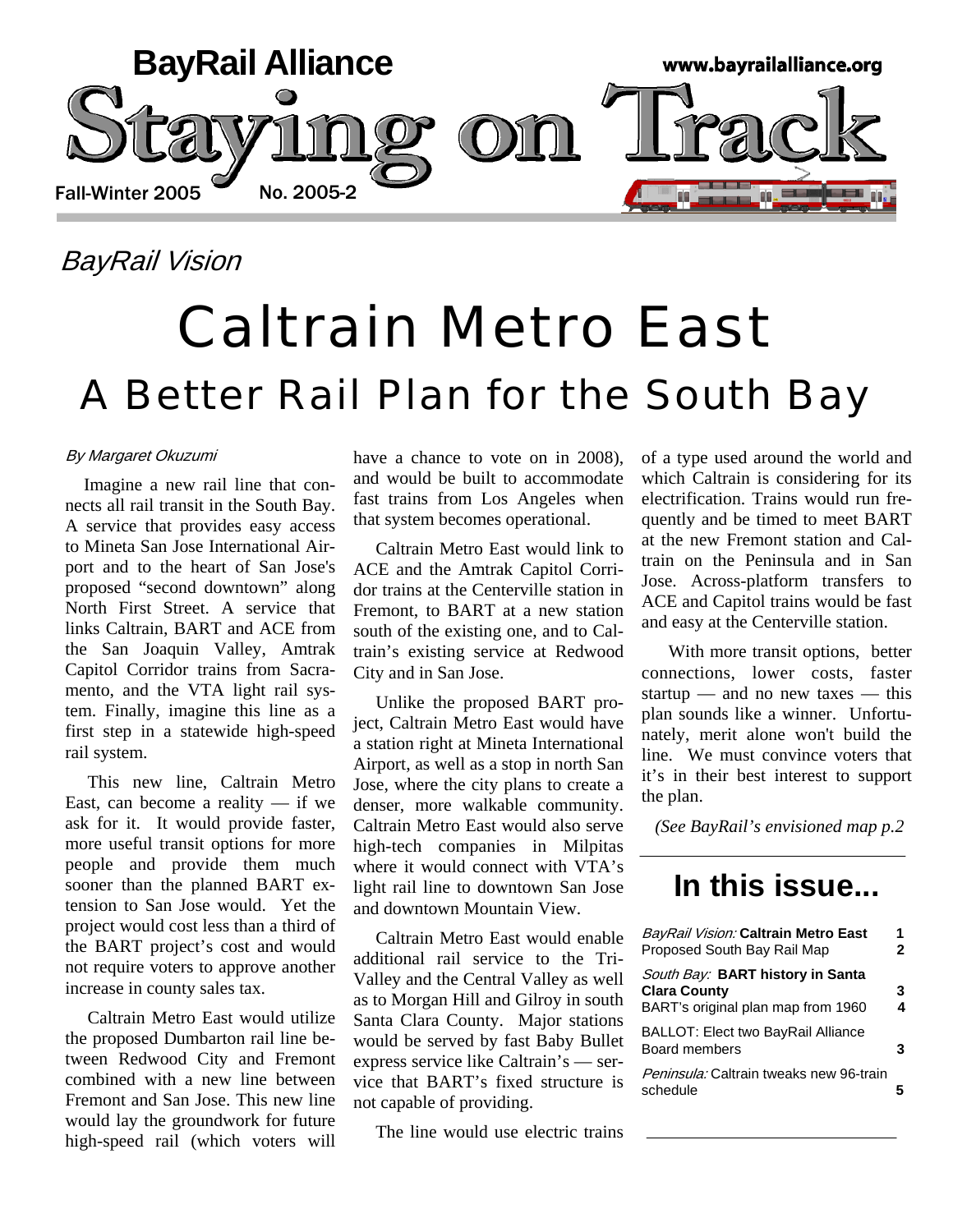

**ABOVE**: This map portrays BayRail Alliance's vision for an East and South Bay rail transportation network based on enhancing and upgrading existing rail routes. Service would be started sooner, be faster, be less costly to implement, and would serve more people than the proposed \$5 billion BART extension to San Jose.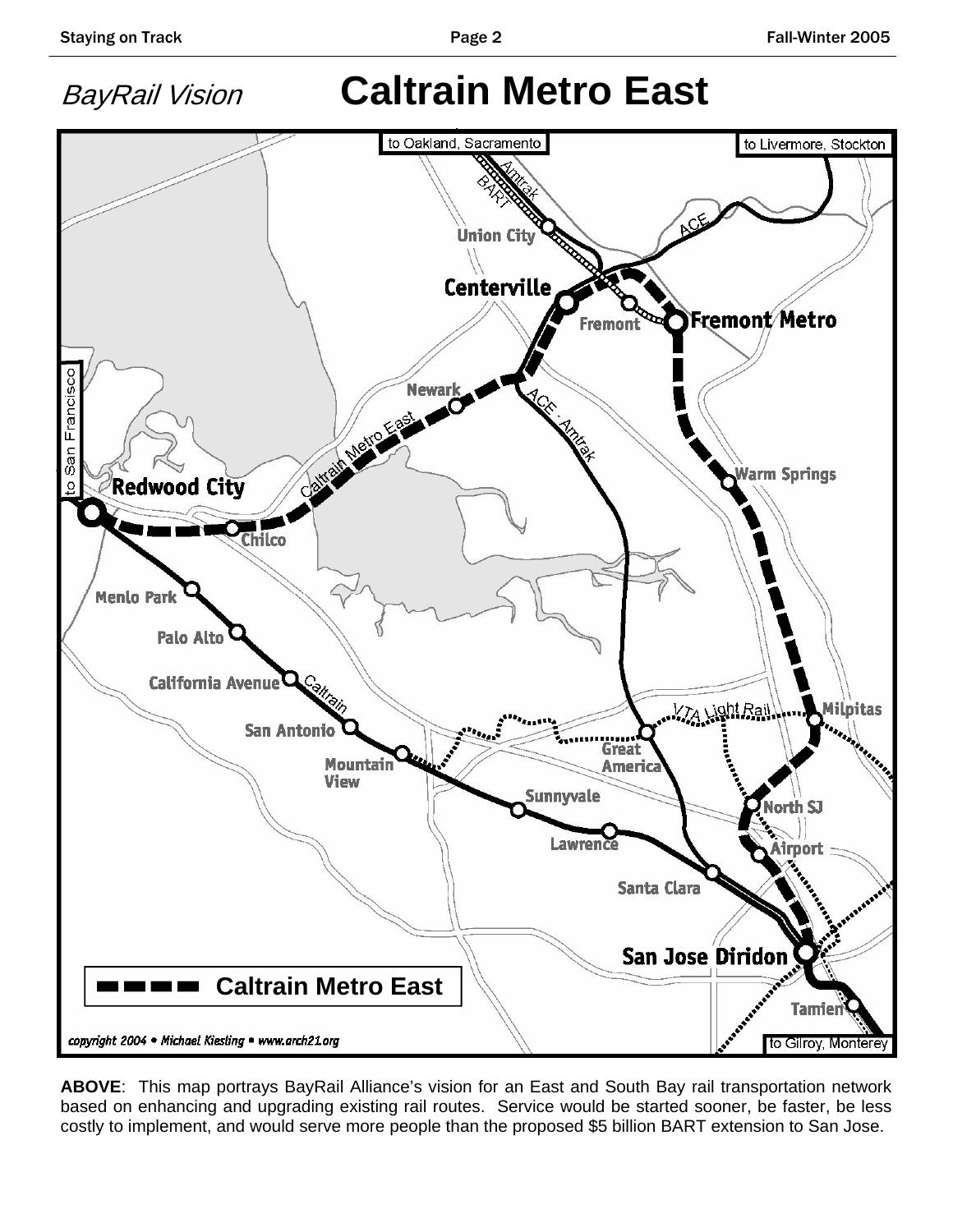# **History of BART in the South Bay**

By Andy Chow

 It's a common myth in the Bay Area that if Santa Clara County voters had been given the opportunity in 1962 to vote on the original BART system, it would have been built to serve the South Bay and San Jose. Our own research indicates that the opposite is true. Had Santa Clara County insisted on joining the original system, perhaps it never would have been built at all.

 Early BART studies suggested that the primary role of the system was to serve the greater San Francisco area. The first phase included lines radiating from San Francisco into the East Bay via an underwater trans-bay tube, down the Peninsula through Daly City to Palo Alto, and across the Golden Gate to the North Bay.

 The line to San Jose was not considered to be a part of the initial phase, but as phase two *(see original map, next page)*. Consideration was given to building a line to San Jose as a part of the phase one, but that was rejected at the staff level because its

D

projected population density at the time would not support its inclusion.

 In the late fifties, when the state legislature was forming the Bay Area Rapid Transit District, Santa Clara County's Board of Supervisors unanimously requested to be excluded. Knowing that San Jose was not part of phase one, Santa Clara County decided not to pay taxes that would subsidize BART construction in other counties, including Marin.

 In short, BART planners were not really interested in Santa Clara County at that time. And Santa Clara County made a decision to opt out based on realistic expectations. Back then, the technical specification for the BART system has yet to be determined and cost overruns were not expected. After formation of the BART district, San Mateo and Marin Counties dropped out for similar and other reasons.

 Population density was the political justification for BART's construction. In 1962, when the original bond issue (which also included the construction of MUNI's Metro system) was placed on the ballot, the state legislature put in a special approval requirement of 60% of voters of the three counties combined.

 The voters barely approved BART by 61.2%. A county breakdown showed overwhelming support from urban San Francisco with 66.9%, marginal support from Alameda County at 60%, and insufficient support by Contra Costa County at 54.5%.

 San Francisco voters carried the election and allowed the construction of BART. Had voters in other Bay Area counties, including Santa Clara County, voted on the BART bond, the combined total would likely have been less than 60%, and BART would not have been approved. It is reasonable to conclude that if Santa Clara County had been included in the BART district, the bond issue would have failed. *See BART, p.4*

**\*\*\*\*\*\*\*\*\*\*\*\*\*\*\*\*\*\*\*\*\*\*\*\*\*\***\*

**BALLOT** 

**To elect two members to BayRail Alliance Board of Directors** 

**to serve two-year terms.** 

**Please vote for two and place an X in two (2) of the following boxes:** 

| <b>Michael Graff</b>   |
|------------------------|
| <b>Michael Kincaid</b> |
| Write-in               |
| Write-in               |

**Turn in your completed ballot at the next BayRail General Meeting or mail it to the BayRail Alliance address on the last page by November 15.**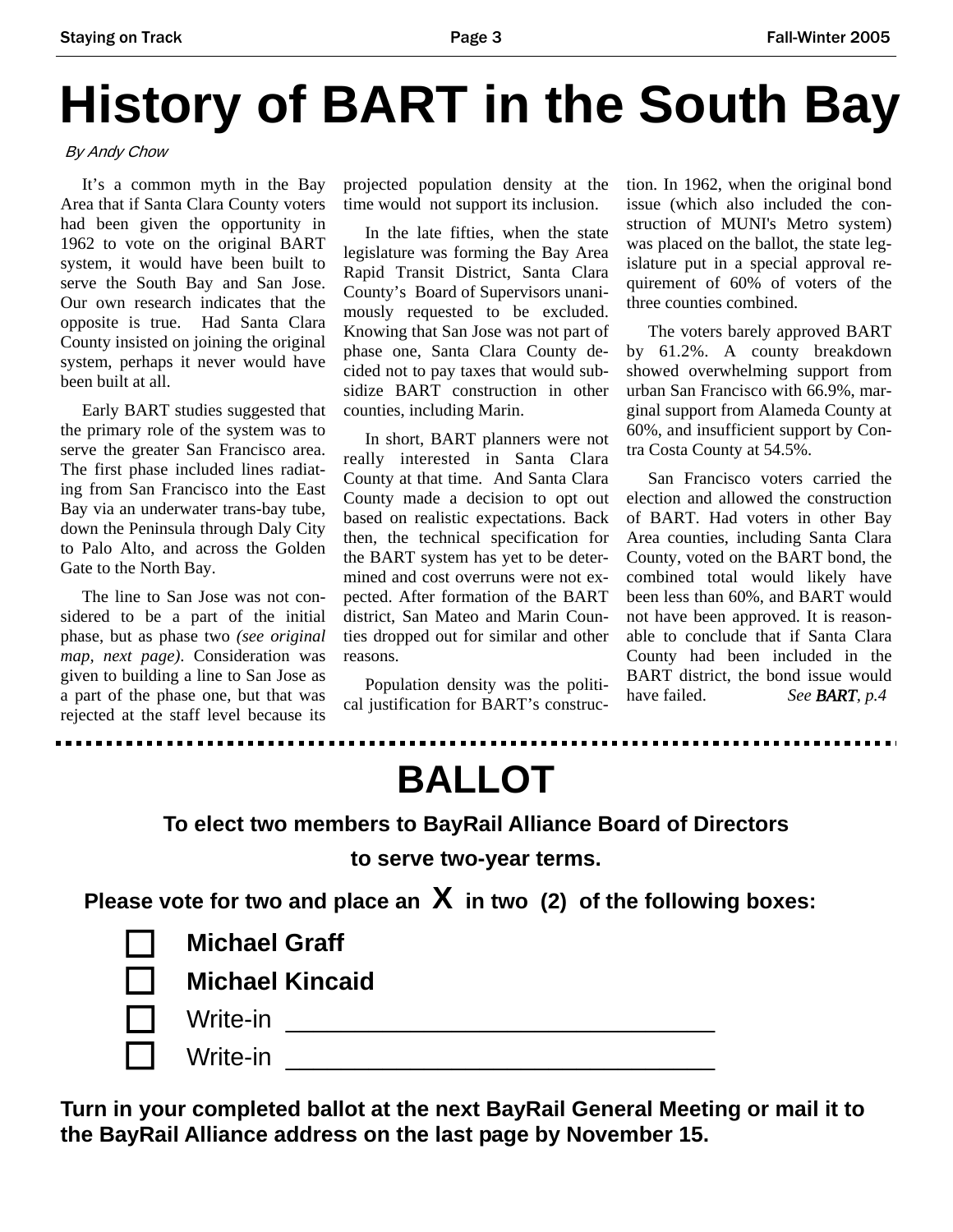**BELOW**: This map portrays the original BART system envisioned by planners in the late 1950's and early 1960's. Santa Clara County and San Jose were planned for the second phase but county supervisors voted to be excluded to avoid asking voters for taxes to support other counties. This decision probably saved BART's voter approval.



### *BART, continued from p.3*

 Building BART to San Jose will not permit easy expansion to meet future rail needs. Since the original plan, new regional transportation corridors have emerged. Economic centers have developed and expanded beyond San Francisco.

 The original BART proposal did not include the route south of San Jose to Gilroy, now served by Caltrain. BART's original plan did not predict the need for service from the Central Valley to San Jose through Altamont Pass, presently provided by ACE. Standard rail technology meets those needs.

 The proposed BART extension from Fremont to San Jose, although it would help fill a vital transit gap in the East Bay, is considerably overpriced and does not facilitate

future expansion in other developing corridors, particularly from the Central Valley to the Bay Area.

 Will merely fulfilling the 1960's vision of BART be sufficient to meet transit needs of today and provide flexibility for future expansion? We do not think it will.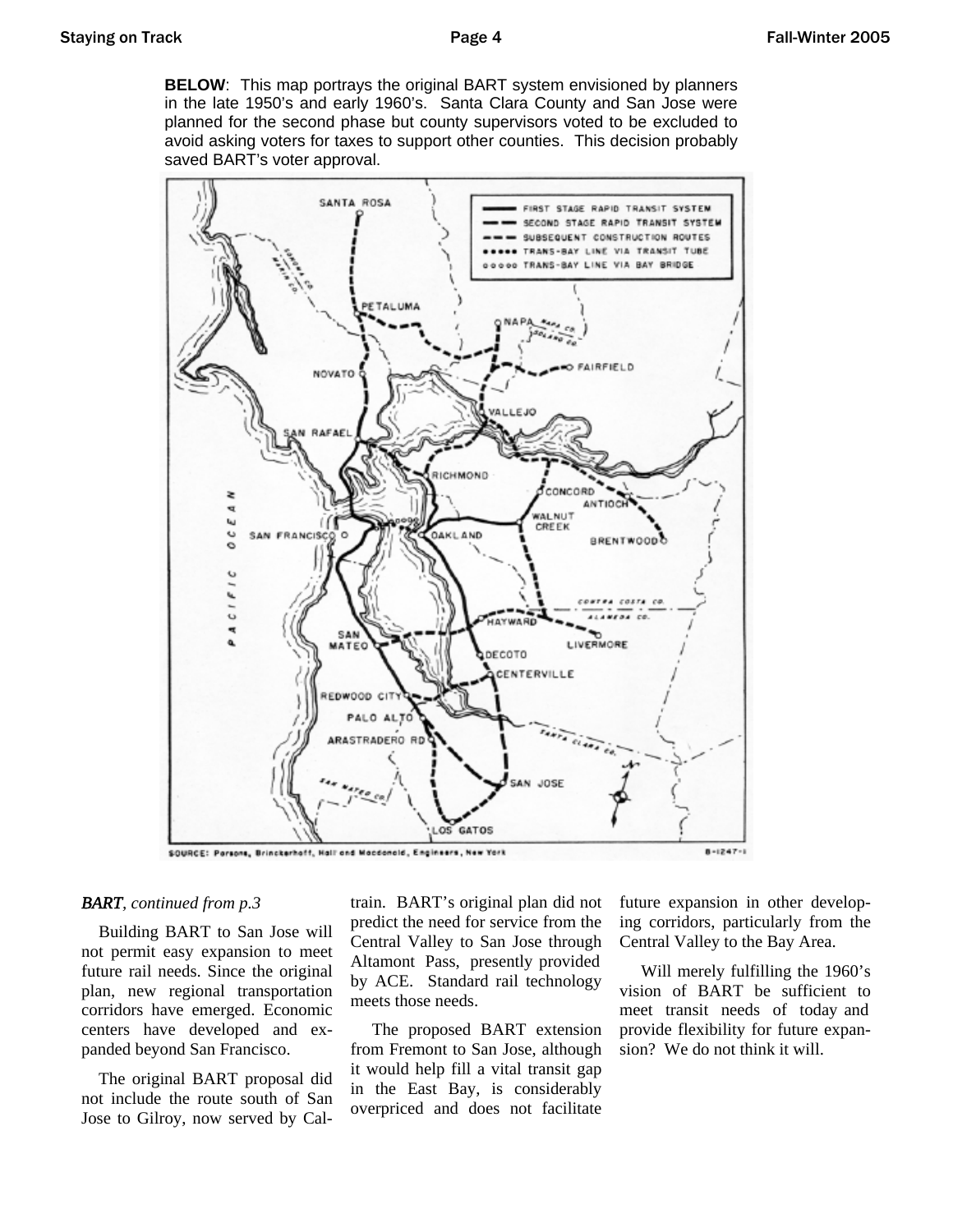### PENINSULA

## **Caltrain Tweaks New 96-Train Schedule**

 Effective Monday October 10, Caltrain fine-tuned its latest schedule, adding a few minutes to selected trains to restore on-time performance. In addition, three southbound early evening Baby Bullet trains now depart San Francisco about a half hour later than previously.

 The new schedule is a midcourse correction of the 96-train schedule introduced August 1 that included 10 additional Baby Bullet express trains.

 Some of Caltrain's faster new trains took longer to load passengers than had been expected, prompting the adjustments. The new schedule tweaks departure times during the commute period by a few minutes to restore Caltrain's excellent on-time performance record.

 The changes affect only the weekday peak-periods, and timetables for connecting shuttles will be adjusted as needed. The main changes are as follows:

- $\checkmark$  Northbound morning trains were adjusted by adding an average of four minutes, while northbound afternoon trains had about three minutes added.
- Southbound afternoon trains depart about four minutes later. But Baby Bullet trains departing San Francisco at 4 p.m., 5 p.m. and 6 p.m. will depart 33 minutes later than previously.
- $\sqrt{\ }$  Train 189 no longer serves Tamien; that station is now served by trains 285 and 191.

 These changes were made in order to facilitate on-time operations by better positioning the Baby Bullet trains within the overall mix of local and limited-stop peak commute hour trains.

 The schedule changes are online in PDF format, and new timetables with a yellow title are on the trains.

http://www.caltrain.com/pdf/ timetable\_effective\_10\_10\_05.pdf .

 The increased limited express and Bay Bullet service has been extremely popular, prompting more commuters to leave their gasguzzling SUVs at home.

 Trains 216 and 275 are quite popular with "reverse" commuters to and from Silicon Valley.

#### .................... . . . . . . . . . **Staying on Track** SOT2005-2

### YES! I support improving Caltrain and Regional Transit!

I support BayRail Alliance's efforts to promote a regional transit system by upgrading Caltrain and extending it to downtown San Francisco, improving connections between buses, trains, and other transit modes, and establishing a High Speed Rail system connecting the Bay Area and Southern California.

I am enclosing a contribution to help fund BayRail Alliance's programs.

|                                                                                                                                                                                    | \$35 Regular - \$50 Sponsor - \$100 Patron |         |                                  | New member                                                                                                                |  |
|------------------------------------------------------------------------------------------------------------------------------------------------------------------------------------|--------------------------------------------|---------|----------------------------------|---------------------------------------------------------------------------------------------------------------------------|--|
| \$250 President's Club                                                                                                                                                             |                                            | S Other |                                  | Renewal of membership                                                                                                     |  |
| S15 Student/low income                                                                                                                                                             |                                            |         |                                  |                                                                                                                           |  |
| We are supported entirely by member contributions. Voting memberships start at \$15 or<br>\$35, as applicable. As we engage in lobbying, dues are not tax-deductible at this time. |                                            |         |                                  | I can help by:<br>Calling or writing local public<br>officials when you tell me about<br>important transportation issues. |  |
|                                                                                                                                                                                    |                                            |         |                                  | Volunteering two hours a month (or<br>more)                                                                               |  |
| Phone $(Day)$ :                                                                                                                                                                    |                                            |         | Phone (Evening): $\qquad \qquad$ | Mail to the address listed on the<br>back, or contact us toll free at:<br>1(866)267-8024                                  |  |